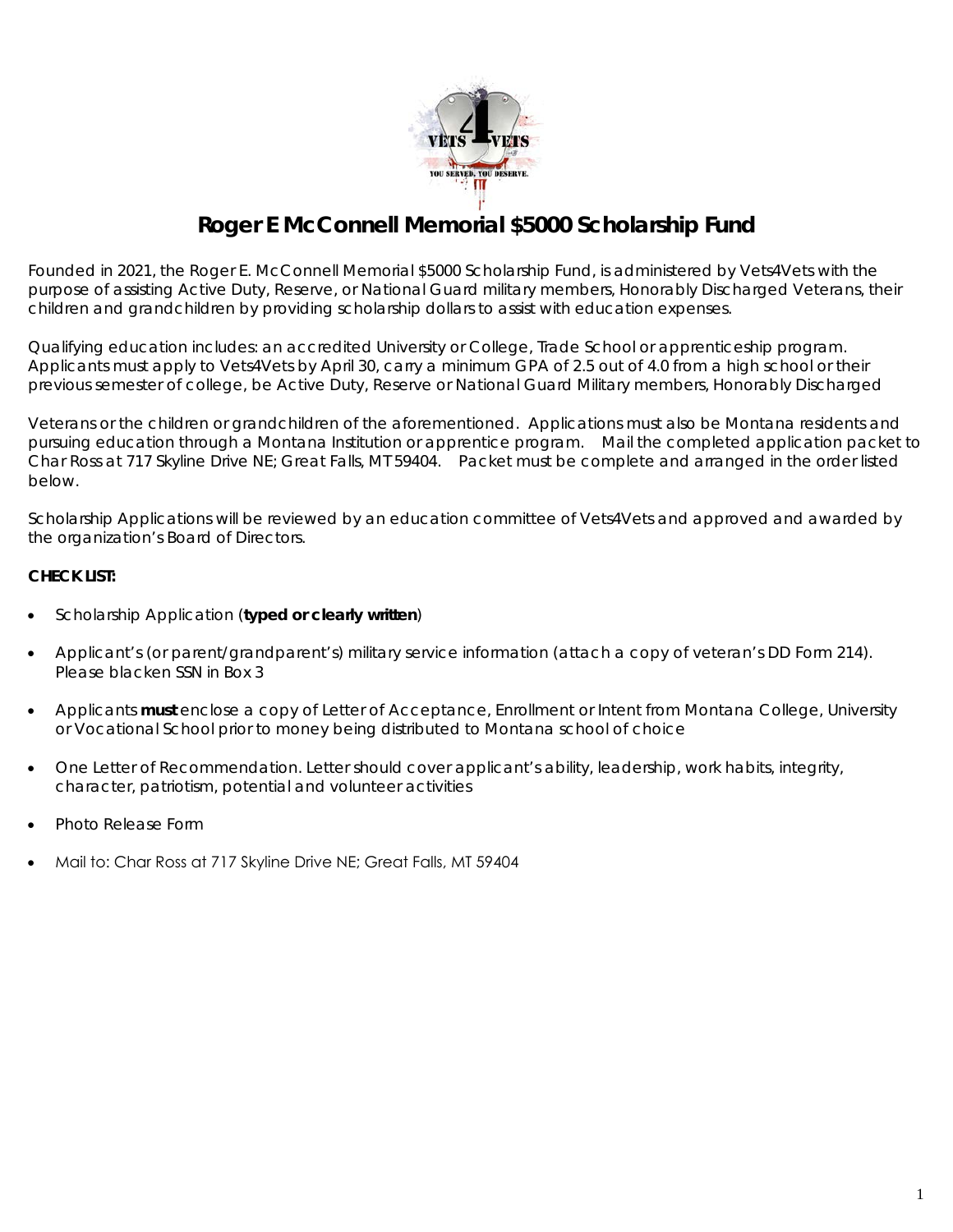### **Roger E McConnell Memorial Scholarship Fund Application**

**This Scholarship will be awarded with the purpose of assisting Active Duty, Reserve, or National Guard military members, Honorably Discharged Veterans, their children and grandchildren by providing scholarship dollars to assist with education expenses.** 

| Please print your answers. |                                                                                                                                                                                                                                                                  |             |  |             |                                                 |  |
|----------------------------|------------------------------------------------------------------------------------------------------------------------------------------------------------------------------------------------------------------------------------------------------------------|-------------|--|-------------|-------------------------------------------------|--|
| 1.                         | Last Name:                                                                                                                                                                                                                                                       |             |  | First Name: | <u> 1980 - Jan Samuel Barbara, politik a po</u> |  |
| $\overline{2}$ .           | <u> 1980 - Johann Barnett, fransk politiker (d. 1980)</u><br>Mailing Address::                                                                                                                                                                                   |             |  |             |                                                 |  |
|                            |                                                                                                                                                                                                                                                                  |             |  |             |                                                 |  |
|                            |                                                                                                                                                                                                                                                                  | City: City: |  |             | ZIP:                                            |  |
| 3.                         | Daytime Telephone Number: ( )                                                                                                                                                                                                                                    |             |  |             |                                                 |  |
| 4.                         |                                                                                                                                                                                                                                                                  |             |  |             |                                                 |  |
|                            |                                                                                                                                                                                                                                                                  |             |  |             |                                                 |  |
|                            |                                                                                                                                                                                                                                                                  |             |  |             |                                                 |  |
| 5.                         |                                                                                                                                                                                                                                                                  |             |  |             |                                                 |  |
| 6.                         |                                                                                                                                                                                                                                                                  |             |  |             |                                                 |  |
|                            |                                                                                                                                                                                                                                                                  |             |  |             |                                                 |  |
|                            |                                                                                                                                                                                                                                                                  |             |  |             |                                                 |  |
|                            |                                                                                                                                                                                                                                                                  |             |  |             |                                                 |  |
|                            |                                                                                                                                                                                                                                                                  |             |  |             |                                                 |  |
| 8.                         | I will be entering the above-mentioned school as a (Freshman, Sophomore, Junior, Senior):                                                                                                                                                                        |             |  |             |                                                 |  |
|                            |                                                                                                                                                                                                                                                                  |             |  |             |                                                 |  |
|                            |                                                                                                                                                                                                                                                                  |             |  |             |                                                 |  |
|                            |                                                                                                                                                                                                                                                                  |             |  |             |                                                 |  |
|                            |                                                                                                                                                                                                                                                                  |             |  |             |                                                 |  |
|                            |                                                                                                                                                                                                                                                                  |             |  |             |                                                 |  |
|                            |                                                                                                                                                                                                                                                                  |             |  |             |                                                 |  |
|                            |                                                                                                                                                                                                                                                                  |             |  |             |                                                 |  |
|                            |                                                                                                                                                                                                                                                                  |             |  |             |                                                 |  |
| 10.                        |                                                                                                                                                                                                                                                                  |             |  |             |                                                 |  |
|                            |                                                                                                                                                                                                                                                                  |             |  |             |                                                 |  |
|                            |                                                                                                                                                                                                                                                                  |             |  |             |                                                 |  |
|                            |                                                                                                                                                                                                                                                                  |             |  |             |                                                 |  |
| 7.<br>9.                   | Date of Birth: Month Day Day Year<br>Tell us a bit about yourself. Please share any achievements earned in school or in the community as well as<br>any community service you may have done.<br>What are your educational and professional goals and objectives? |             |  |             |                                                 |  |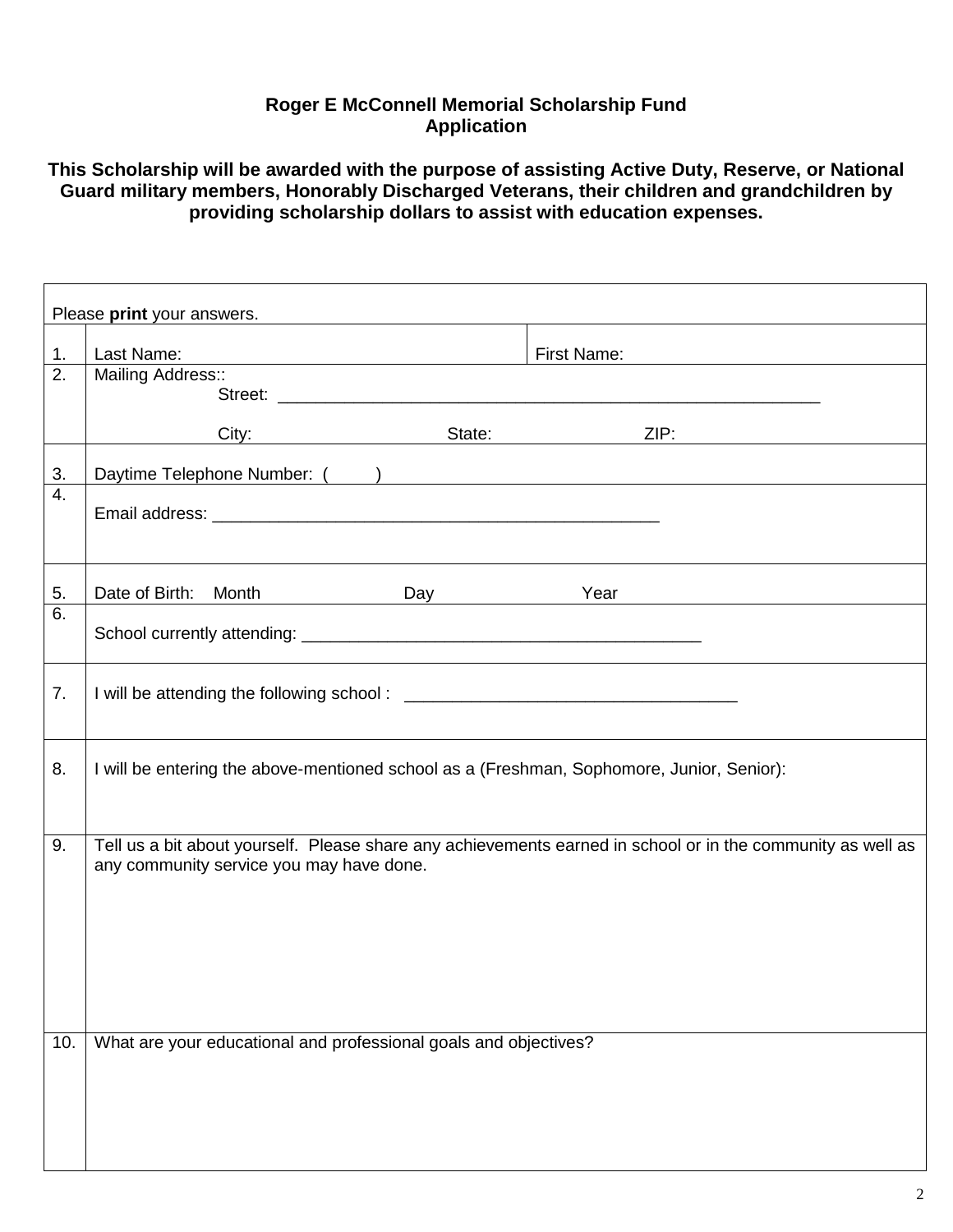| 11. | <b>Personal Essay</b><br>Please answer the following question in 500 words or less. You may use a separate page to complete your<br>answer. |  |  |  |  |
|-----|---------------------------------------------------------------------------------------------------------------------------------------------|--|--|--|--|
|     | Explain how your experience as a veteran or as a child/grandchild of a veteran has impacted<br>who you are today.                           |  |  |  |  |
|     |                                                                                                                                             |  |  |  |  |
|     |                                                                                                                                             |  |  |  |  |
|     |                                                                                                                                             |  |  |  |  |
|     |                                                                                                                                             |  |  |  |  |
|     |                                                                                                                                             |  |  |  |  |
|     |                                                                                                                                             |  |  |  |  |
|     |                                                                                                                                             |  |  |  |  |
|     |                                                                                                                                             |  |  |  |  |
|     |                                                                                                                                             |  |  |  |  |
|     |                                                                                                                                             |  |  |  |  |
|     |                                                                                                                                             |  |  |  |  |
|     |                                                                                                                                             |  |  |  |  |

| $\sim$<br><b>Construction</b><br>$\sim$<br>-scholar<br>Signature of<br>addhe<br>rsnir<br>$\alpha$ |  |
|---------------------------------------------------------------------------------------------------|--|
|                                                                                                   |  |

# **Please mail this any all corresponding materials by April 30, 2022.**

**Thank You for your interest in Roger E McConnell Memorial Scholarship Fund**